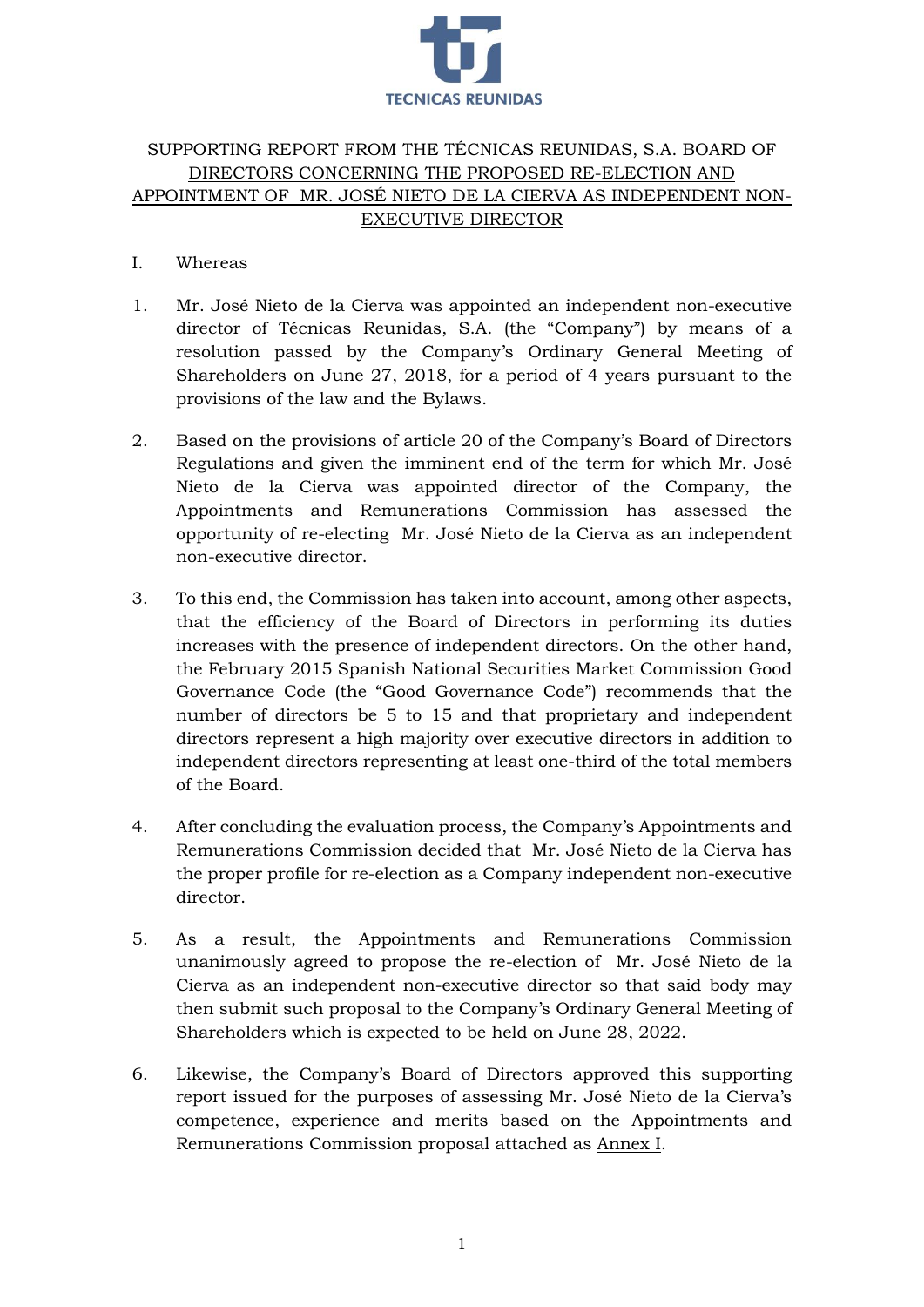

## II. Legal Aspects

#### Director Category

- 7. In view of the provisions of article 529.duodecies.4 of the Spanish Corporate Enterprises Act ("LSC", as it is known in Spanish), those who are designated in view of their personal and professional characteristics and may perform their duties without being conditioned by their relationship with the company or the group, major shareholders or management shall be considered independent directors. Anyone in any of the situations established in said rule may not be considered for the role of independent director.
- 8. To this end, Mr. José Nieto de la Cierva is a person not affiliated with the Company who is not in any of the situations established in said article 529.duodecies.4 LSC, which guarantees he may perform his duties without being conditioned by his relationship with the Company or its group, significant shareholders or management.

#### Re-election procedure

9. Pursuant to the provisions of articles 529 decies.4 and 529.quindecies.3.c) LSC and articles 18 of the Board of Directors Regulations and 3 of the Company's Appointments and Remunerations Commission Regulations, the re-election of Mr. José Nieto de la Cierva as an independent nonexecutive director must be proposed by the Appointments and Remunerations Commission to the Board of Directors and approved by the Company's General Meeting of Shareholders.

Furthermore, the re-election proposal must be accompanied by a supporting report by the Board of Directors evaluating the director's competence, experience and merits as established in article 529.decies.5 LSC.

- 10. At the same time, article 20 of the Board Regulations provides that the Board of Directors, before proposing the re-election of directors to the General Meeting of Shareholders, shall evaluate, with the abstention of the affected parties, the quality of the work and dedication to the position of the proposed directors during the previous term of office.
- III. Substantiation of the Re-election. The Director's Competence, Experience and Merits
- 11. Mr. José Nieto de la Cierva has the competence, experience and merits necessary to perform the office of director as clearly reflected by his *resumé* which is attached as Annex II to this Report. The director thus demonstrates an excellent education and impressive professional experience in the business sector and the financial sector, in particular.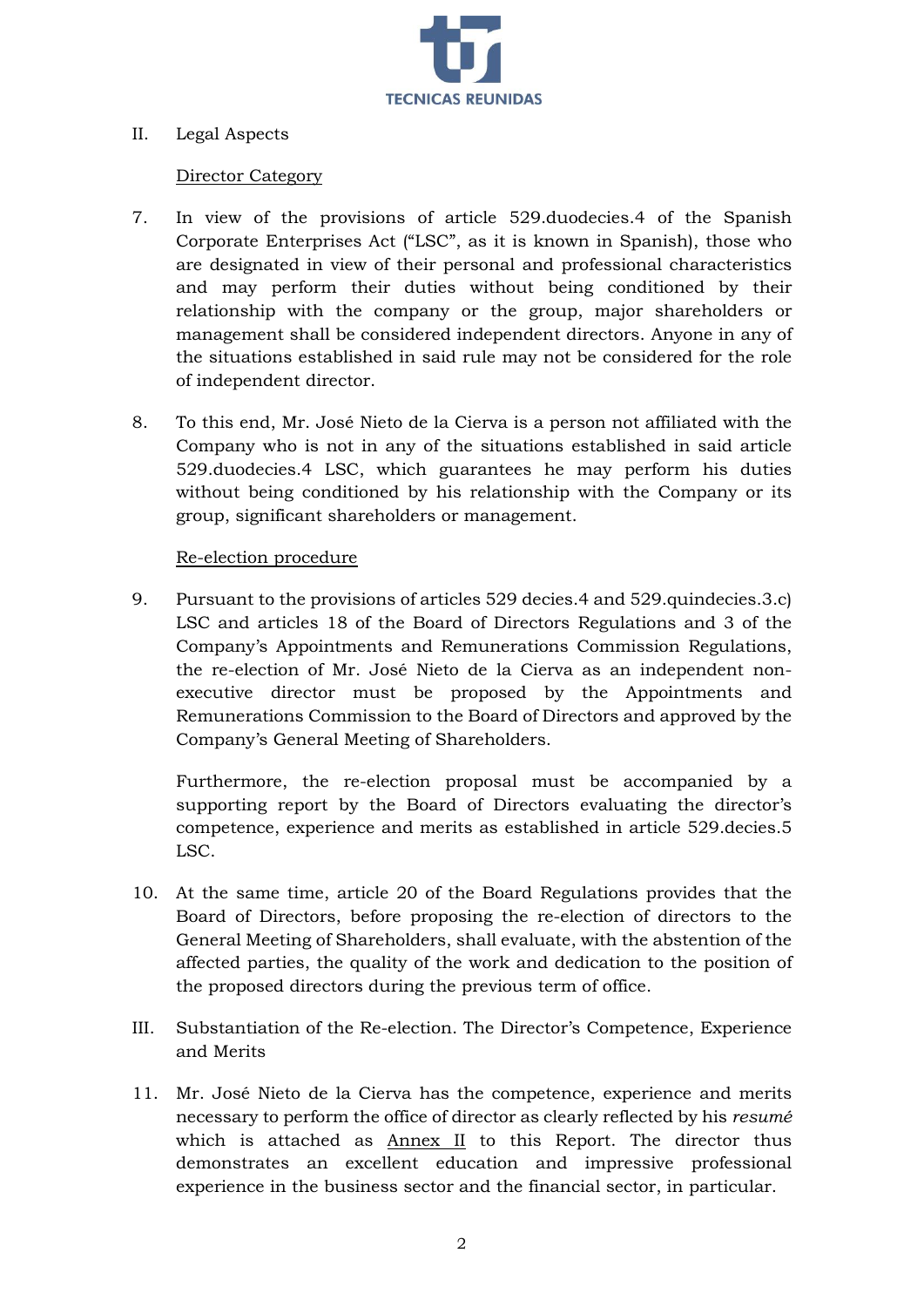

- 12. As regards his education, Mr. José Nieto de la Cierva holds a degree in Economics and Business Administration from the Complutense University of Madrid.
- 13. As regards his professional career, Mr. José Nieto de la Cierva has ample professional experience in the business sector and particularly in the financial sector. As regards the business sector, Mr. José Nieto de la Cierva has held positions of maximum responsibility in JP Morgan, Banesto, the Banca March Group and Banco Sabadell. Mr. José Nieto de la Cierva is currently Chairman of Kenta Capital.
- 14. At the same time and as concerns the provisions of Recommendation 25 of the Good Governance Code, Mr. José Nieto de la Cierva has confirmed he currently has the necessary time available for proper performance of his duties as an independent member of the Company's Board of Directors.
- 15. In accordance with the foregoing, the Board of Directors believes Mr. José Nieto de la Cierva's profile and experience along with his knowledge of how the Company works and its business, not to mention the positive assessment of the exercise of his duties throughout his last term, make him ideal for re-election as a Company independent non-executive director.
- 16. Moreover, the Board of Directors believes that, by re-electing Mr. José Nieto de la Cierva, it will continue to have the capacity, knowledge, experience and other various requirements necessary to best perform its duties considering the legal criteria and good governance recommendations to this end and avoiding any type of discrimination of any kind.
- III. Conclusion
- 17. In short, the excellent aptitudes and qualifications of Mr. José Nieto de la Cierva as well as his economic, administrative and international market knowledge, which has been repeatedly proven throughout his career, make him the ideal candidate for re-election as a Company independent nonexecutive director.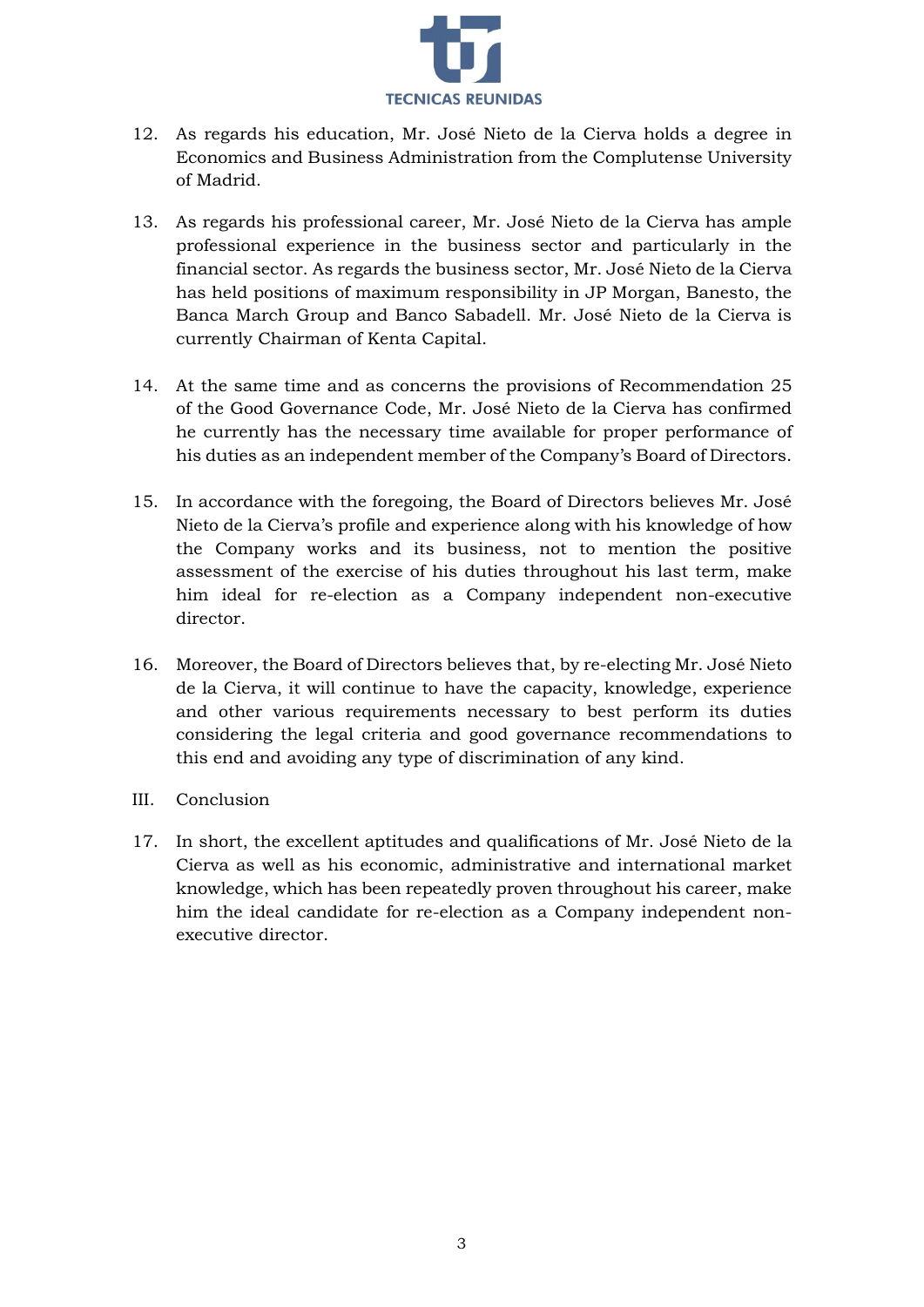

## Annex I

PROPOSAL FROM THE APPOINTMENTS AND REMUNERATIONS COMMISSION CONCERNING THE RE-ELECTION AND APPOINTMENT OF MR. JOSÉ NIETO DE LA CIERVA AS AN INDEPENDENT NON-EXECUTIVE DIRECTOR OF TÉCNICAS REUNIDAS, S.A.

1. Introduction

Pursuant to the provisions of article 529 decies.4 of the recast text of the Spanish Corporate Enterprises Act approved by Spanish Royal Legislative Decree 1/2010 of 2 July (hereinafter, "*LSC*") and articles 18 of the Board of Directors Regulations and 3 of the Appointments and Remunerations Commission Regulations governing Técnicas Reunidas, S.A. (hereinafter, "*Técnicas Reunidas*" or the "*Company*"), the power to make proposals for the appointment or re-election of members of the Board of Directors considered independent directors corresponds to the Appointments and Remunerations Commission.

The Executive President of the Técnicas Reunidas Board of Directors communicated to the President of the Appointments and Remunerations Commission the imminent end of the terms of various Company directors and, as a result of such circumstance, assigned the Appointments and Remunerations Commission with the task of evaluating the current composition of the Board of Directors and the suitability of re-electing these directors and, as appropriate, begin the search for ideal candidates to be appointed Company directors.

For such purposes, the Company's Appointments and Remunerations Commission has taken the current composition of the Board of Directors into account, considering that overall it has the adequate knowledge, competence, experience and other various characteristics to effectively manage Técnicas Reunidas activities and thus, ensuring the Board of Directors' full capacity to make autonomous and independent decisions in the best interest of the Company and, thus, of all of its shareholders.

To this end and in view of the imminent end of his current term as director, the Company's Appointments and Remunerations Commission makes the following proposal concerning the re-election of Mr. José Nieto de la Cierva as a member of the Técnicas Reunidas Board of Directors as an independent non-executive director.

Therefore, this Commission has evaluated the candidate's education and professional experience as well as his adequacy as concerns the Board's competence matrix, his adequacy for the corresponding category, the assessment of his performance over the last term and contributions to the diversity of the Board of Directors composition.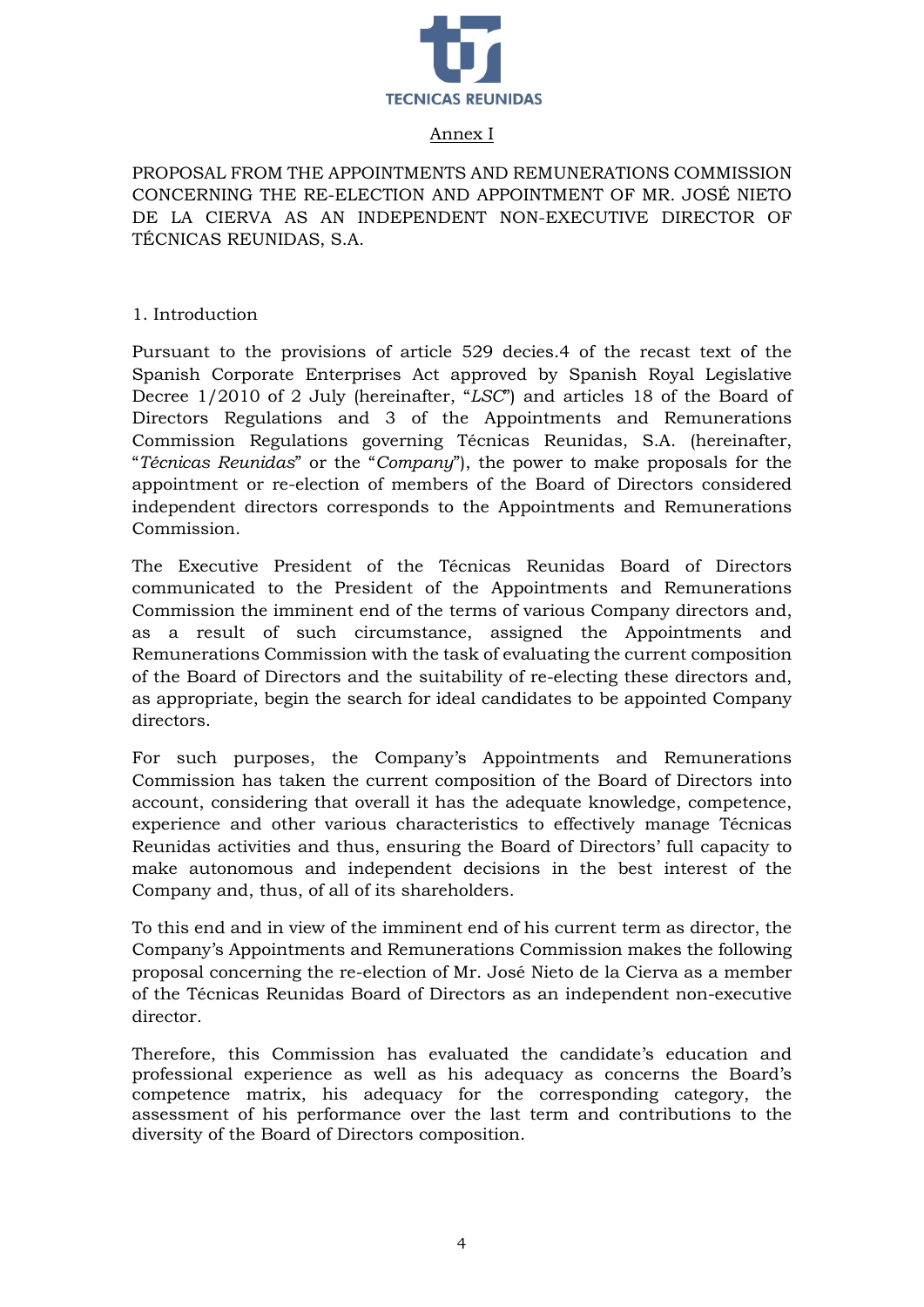

# 2. Education and Work Experience

Mr. José Nieto de la Cierva holds a degree in Economics and Business Administration from the Complutense University of Madrid.

As regards his professional career, Mr. José Nieto de la Cierva has ample professional experience in the business sector and particularly in the financial sector. As regards the business sector, Mr. José Nieto de la Cierva has held positions of maximum responsibility in JP Morgan, Banesto, the Banca March Group and Banco Sabadell. Mr. José Nieto de la Cierva is currently Chairman of Kenta Capital.

## 3. Other Board of Directors Assignments

Mr. José Nieto de la Cierva is Chairman of Kenta Capital.

4. Category of Director

Mr. José Nieto de la Cierva performs his duties as member of the Board of Directors of Técnicas Reunidas as an independent non-executive director, as set forth in Article 529 duodecies. 4 of the Spanish Corporate Enterprises Act.

To this end, Mr. José Nieto de la Cierva is a person not affiliated with the Company who is not in any of the situations established in the aforementioned article 529.duodecies.4 LSC, meaning the Commission believes he may continue performing his duties without being conditioned by his relationship with the Company or its group, significant shareholders or management.

5. Company Shares and Share Options Held

Percentage of His Stake out of the Total: 0%.

6. Suitability Evaluation

The Appointments and Remunerations Commission has evaluated the suitability of Mr. José Nieto de la Cierva considering his knowledge and experience as well as his contribution to the diversity of the Board of Directors in addition to his availability and possibilities of dedication to the office. The Appointments and Remunerations Commission has especially evaluated Mr. José Nieto de la Cierva's education, economic, financial and business knowledge acquired throughout his professional career and his experience in relevant sectors associated with business sector activities of the Company and its Group, among others.

Moreover, the Commission very positively assessed his knowledge of the Company and its business and the positive assessment of the exercise of his duties throughout his last term, including his unequivocal commitment to complying with all obligations corresponding to the directors.

At the same time and in virtue of the provisions of Recommendation 25 of the Good Governance Code, the Appointments and Remunerations Commission has analyzed all of the candidate's other occupations and believes Mr. José Nieto de la Cierva has sufficient availability and willingness to correctly perform his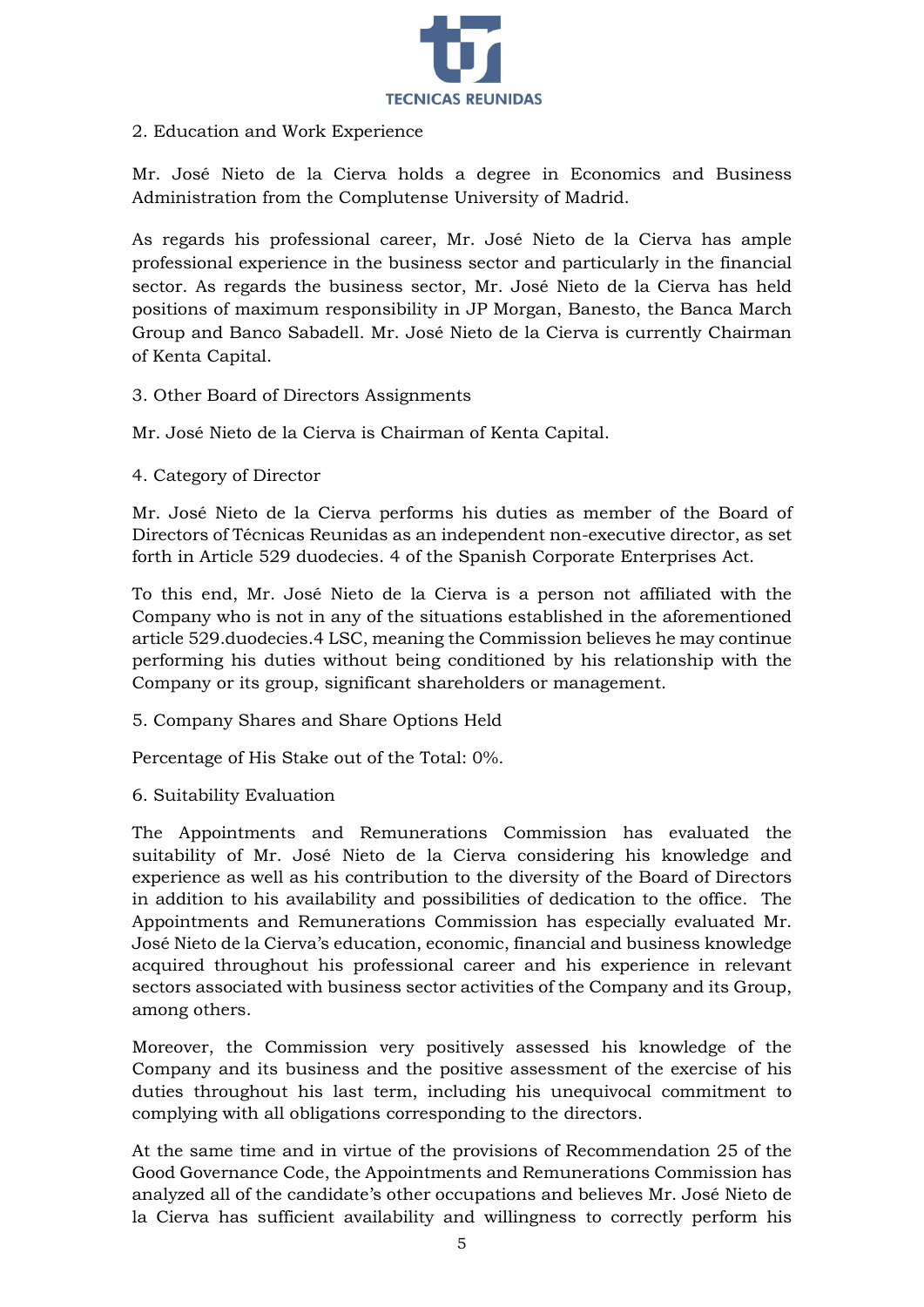

duties as Company director, not to mention has no conflicts of interest that may put the proper exercise of his duties at risk.

In view of all of the above, the Appointments and Remunerations Commission believes that Mr. José Nieto de la Cierva fulfills the necessary conditions of suitability for the performance of the office of member of the Board of Directors considering the legal demands to this end, all subject to the selection criteria and procedures established in the Board of Directors Regulations, the Board of Directors Director Selection and Diversity Policy and further considering the good governance recommendations on this matter.

7. Proposal

As a result of all of the above and considering the current needs of the Técnicas Reunidas Board of Directors, the Appointments and Remunerations Commission has decided to make the following proposal for re-election and appointment which shall be submitted to the General Meeting of Shareholders expected to be held on June 28, 2022:

"*Re-elect and appoint Mr. José Nieto de la Cierva as a Company director under the category of Independent Non-Executive Director for a statutory period of four years following the proposal of the Appointments and Remuneration Commission and in view of the Board of Directors supporting report*".

Madrid, May 19, 2022.